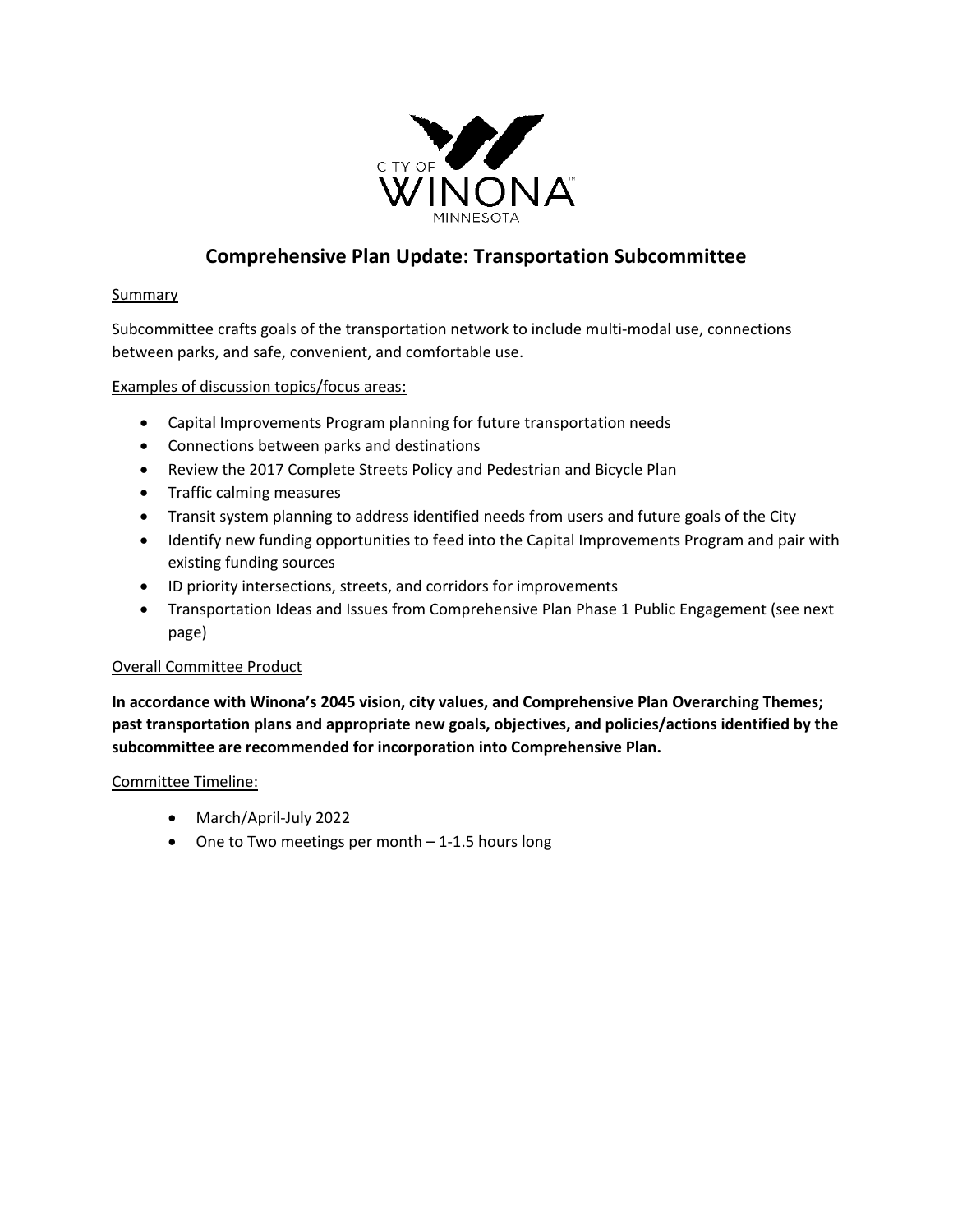# **Transportation**

Responses about transportation covered a variety of topics, from crosswalks to stop signs to trucks, trains, and river traffic. Responses focused on broad improvements to road safety and lighting, signage, and traffic flow. Mankato Avenue, Highway 61, and Broadway were mentioned with most frequency as areas with safety concerns for all modes of transportation. We received 296 comments about transportation in response to questions about issues and ideas for Winona's future.

## **Connections to values**

Transportation across all modes, from walking to boat traffic, matters to Winona's shared values of livability, economy, and ease of getting around, and comprehensive plan themes of equity and sustainability.

#### **Key issues and ideas**

- 1. Safety. Respondents who walk and bike to get to work, shopping, or recreation areas appreciated Winona's geographic size and flat streets. They commented on a variety of barriers to safe walking and biking.
	- $\circ$  I'm kind of disappointed in the broadway project, and I just think Lake City is so lovely, and pedestrians can cross. I had a friend that was hit on broadway. Right now it's kind of a speedway. That was very disappointing, I thought that was going to happen, and I think that's a disadvantage. that was a mistake to get rid of that program, plus the street needs fixing. the major things in my mind are the people.
	- pedestrian safety is the other huge thing that gets me really riled up. it should be so easy to bike in this town - it's flat and small. but I don't bike because there's not a bikeway that's obvious. we should never share parking and biking lanes. sarnia would be great it's super wide but both sides are used for parking.
	- Parts of winona are walkable, and parts are not. The lake access is great, but you can't walk from SE tech to the Y, for example. It's a little bit sketchy, and I don't have mobility issues.
	- all the time cars encroach on bikers, constantly cutting corners
	- One of the more difficult places to cross. The flashing lights are confusing and annoying for drivers who have a stoplight or a long uninterrupted stretch of road right in front of them. There needs to be a way to slow down traffic on Broadway in the areas with no stoplights or four way stops.
- 2. Wayfinding. Respondents noted that signage is not present to direct residents and tourists to points of interest.
	- $\circ$  updated signage is really needed, the signage in a lot of our heavily used trails. assets like the flyway trail connector with little to no signage. that would make a huge difference if it were prioritized. signage--how far, distances and how much time it would take to get somewhere.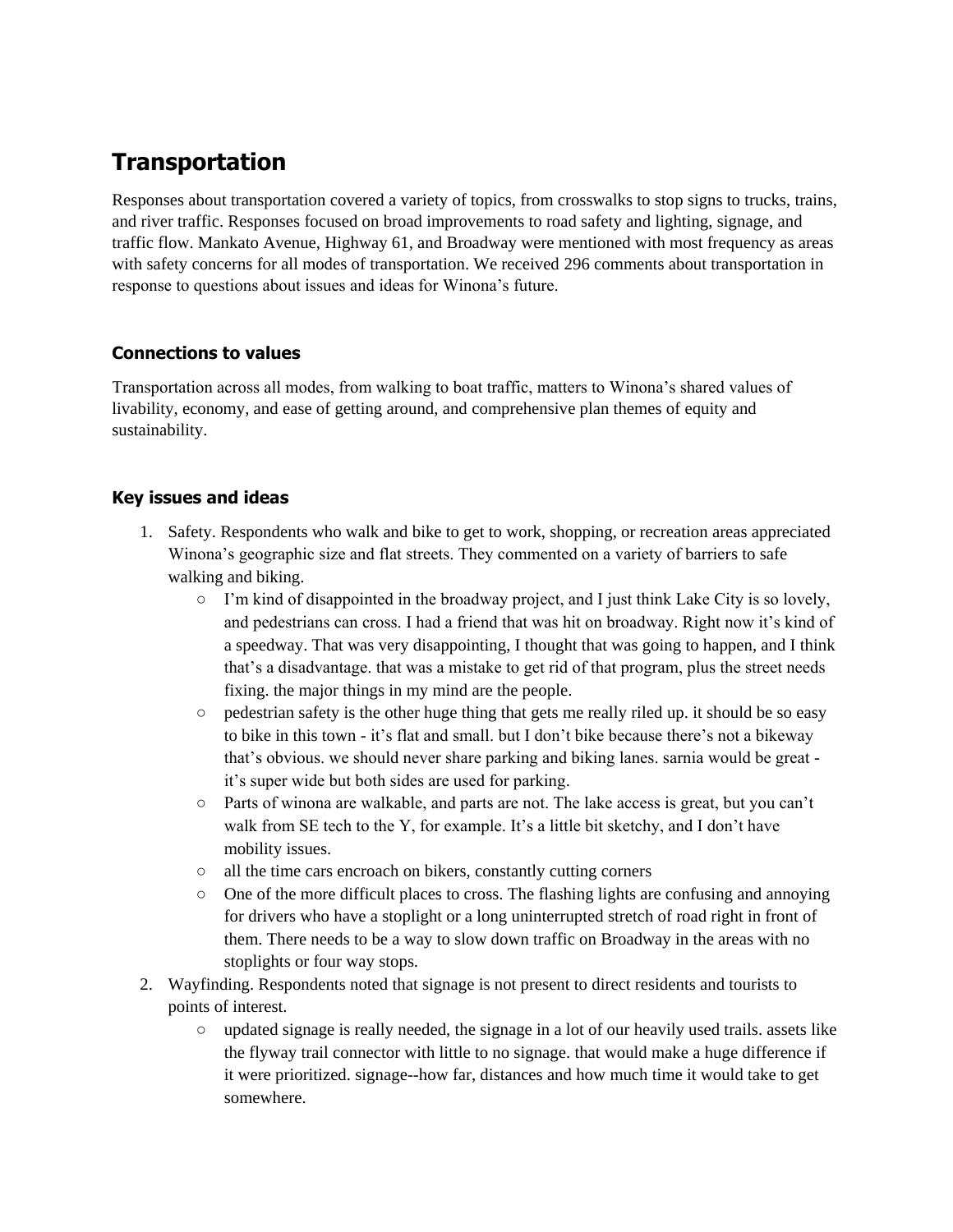- I would love to see a hub for transportation: cab, bus, train, nice waiting room with a place to eat and find information. have that all be in one place that looks attractive and is clean and that is open.
- $\circ$  It is great that Dahl cooperated in making the trails extend through the parking lot, but getting from Vila street to the trail connector through the parking lot needs a dedicated sidewalk or path, as well as better signage.
- 3. Access to areas of interest. Along with wayfinding signage, respondents noted that shopping areas on Mankato Avenue and Highway 61 are difficult to access without a car. In addition, respondents mentioned that having another East End access point for the shopping and industrial areas could help reduce pressure on Mankato Avenue.
	- look at the infrastructure and how it impacts how students can travel to downtown, to the lakes, to target and hyvee. it's a little tricky to bike to a lot of those places. even the MMAM, there's not a great non-vehicular way to get out there.
	- $\circ$  i am a fan of the louisa street extension to 61. there was a referendum on that about 10-15 years ago. get folks to the stores, who come to town for that. working in the east end, I can see how it would be good to extend louisa street through and help traffic flow a bit better
	- Broadway Road Diet would connect the majority of our population with the downtown district that we have been focusing on invigorating for years.
	- Putting a side walk to connect the existing sidewalk in front of the hy-vee parking lot to Gilmore Ave, in front of Altra to connect to the existing sidewalk by express employment would GREATLY improve pedestrian safety. This connects a neighborhood to groceries, a bus stop, and other destinations.
- 4. Transportation equity. Respondents pointed out that walking, biking, and public transit help people access jobs, shopping, and community events. These kinds of transportation are especially important to teens, older adults, and anyone who does not have access to a vehicle.
	- Transportation it's really complicated for people to get around on public transit. It can take an hour to get someplace.
	- $\circ$  We have a major state highway running along the town it's terrific to have but it is also a huge barrier for people who are not in a car.
	- bus used to stop at walmart and target, now it drops farther away hard to carry bags in snow - used to be able to wait inside
	- Safe transportation. Public transit improvement, dedicated bike lanes, safe crossings for highway 61, and sidewalks in more neighborhoods with out them. Prioritize different types of transportation in different areas. We have prioritized only automobile traffic, which marginalizes anyone without a car - and keeps many people in poverty.
	- Senior Citizens and partially handicapped need better transportation options not only for regular life but need to get the chance to be included in the big events.
	- it is inconvenient for us (teens) too when you have to drive us around
	- $\circ$  No bus lines run out there (to maplewood), put as far away from the end of the city as they could. far away from anything for people who need to walk to get groceries. an island that is inaccessible and cut off from our community.
- 5. General street improvements. Respondents commented on a need to keep up with street maintenance, lighting, and streetscape improvements. Some respondents were concerned about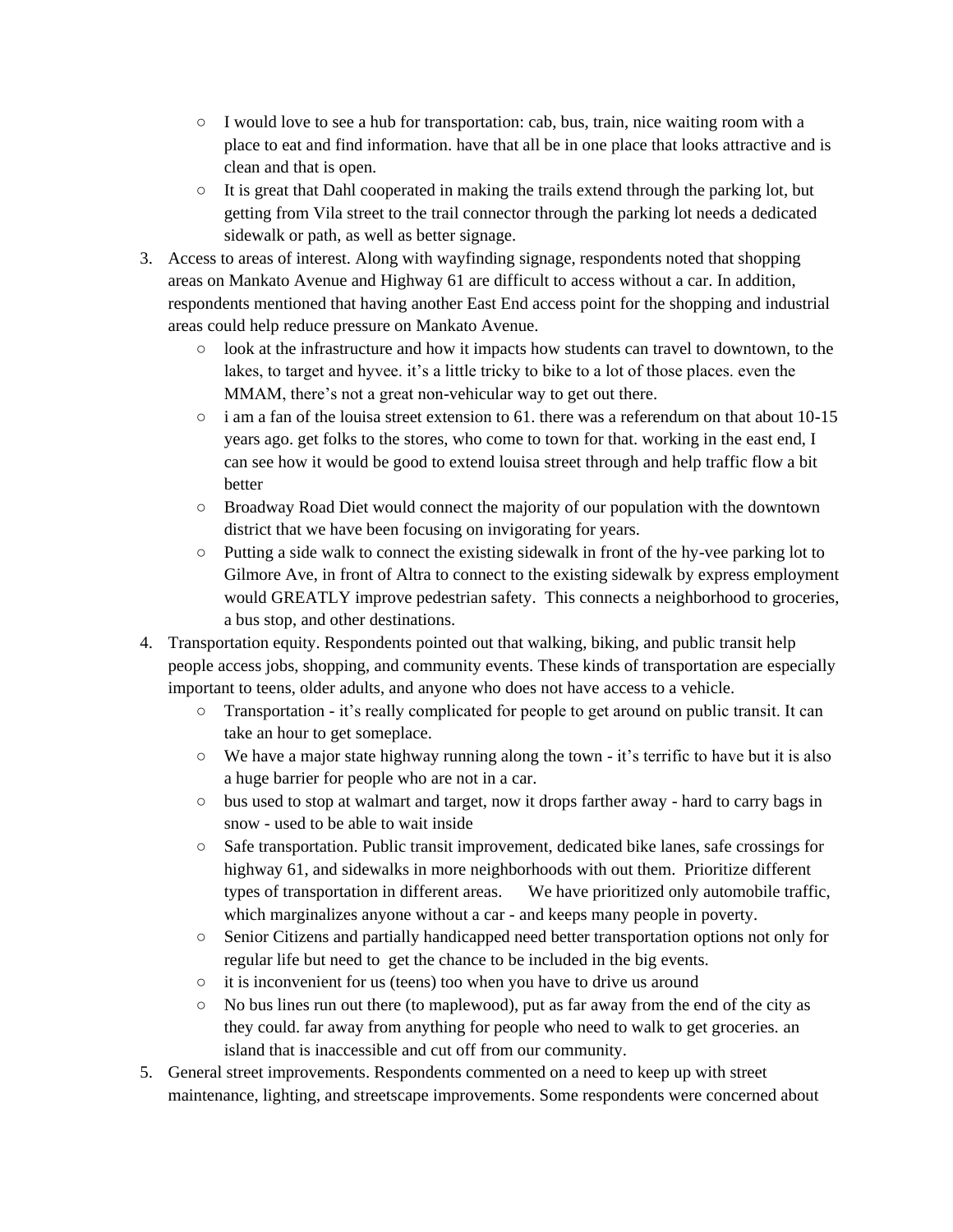navigating the new roundabouts on Mankato Avenue, while others suggested more roundabouts to help traffic flow at intersections throughout Winona.

- transportation: Important to continue an annual Infrastructure program/project to continue to reconstruct/improve city streets. (This is considered an Investment in the community and, again, important to the Bond rating agencies.)
- not only the road diet, but lights at night. our streets at night are not very well lit. there's got to be a low pollution way to provide more lighting. even 43 approach from I-90.
- -make streets and sidewalks more inviting, parking easier to access
- The intersection of Huff and Sarnia needs a total rethinking. Cars, trucks and semis regularly run red lights, and frequently disobey noise pollution ordinances. Huff Street going toward Lake Park becomes a drag strip, and is unsafe for children to play around. A roundabout would force all vehicles to slow down as they approach the intersection, and would offer the opportunity for the City to put a monument, statue, garden etc. that would welcome people into town.
- roundabouts are confusing to some people people don't use turn signals in roundabouts which is dangerous for bikers
- Drop 2 roundabouts and get an overpass
- 6. Rail and truck traffic. Winona is a hub for rail and truck transportation, with an interstate highway and several rail lines. Respondents suggested ideas for addressing traffic issues related to train and truck activity.
	- $\circ$  the train the notification signs are too close to give you an opportunity to go a different way
	- $\circ$  get past the RR crossing issue use infrastructure money for that cost might be insurmountable
	- Railroad overpass on Louisa Street incorporating an extension and new signalled intersection with Highway 61 along with extending a 4 lane road from Highway 43 to I - 90.
	- $\circ$  Working with the RRs about their 2+ mile trains. Relocating or diverting? Fat chance Major irritant for many.
	- Making the riverfront more accessible. The tracks are a real determent to attracting people to the Levee.
	- How about a Winona app that shows the status of each RR signal in town? Put an accumulated timer on each activated signal so we know how long it's been blocked & whether to avoid it. The app could do more,  $\&$  be useful for visitors too
	- $\circ$  Highway speed limit doesn't change to 30 until at the bridge bottom. This encourages truckers to violate the "jake brake" prohibition within city limits. We could follow La Crosse's example where the in-town speed limit applies to the entirety of their downtown river bridges. Or we could start enforcing noise laws for all types of motor vehicles throughout the city.
	- truck routes are also residential streets. big truck traffic downtown, corner of 4th and main gets tight sometimes.
- 7. Regional and state connections. Respondents noted that Winona is located just 1-2 hours away from several metro areas, and future plans should incorporate regional connections.